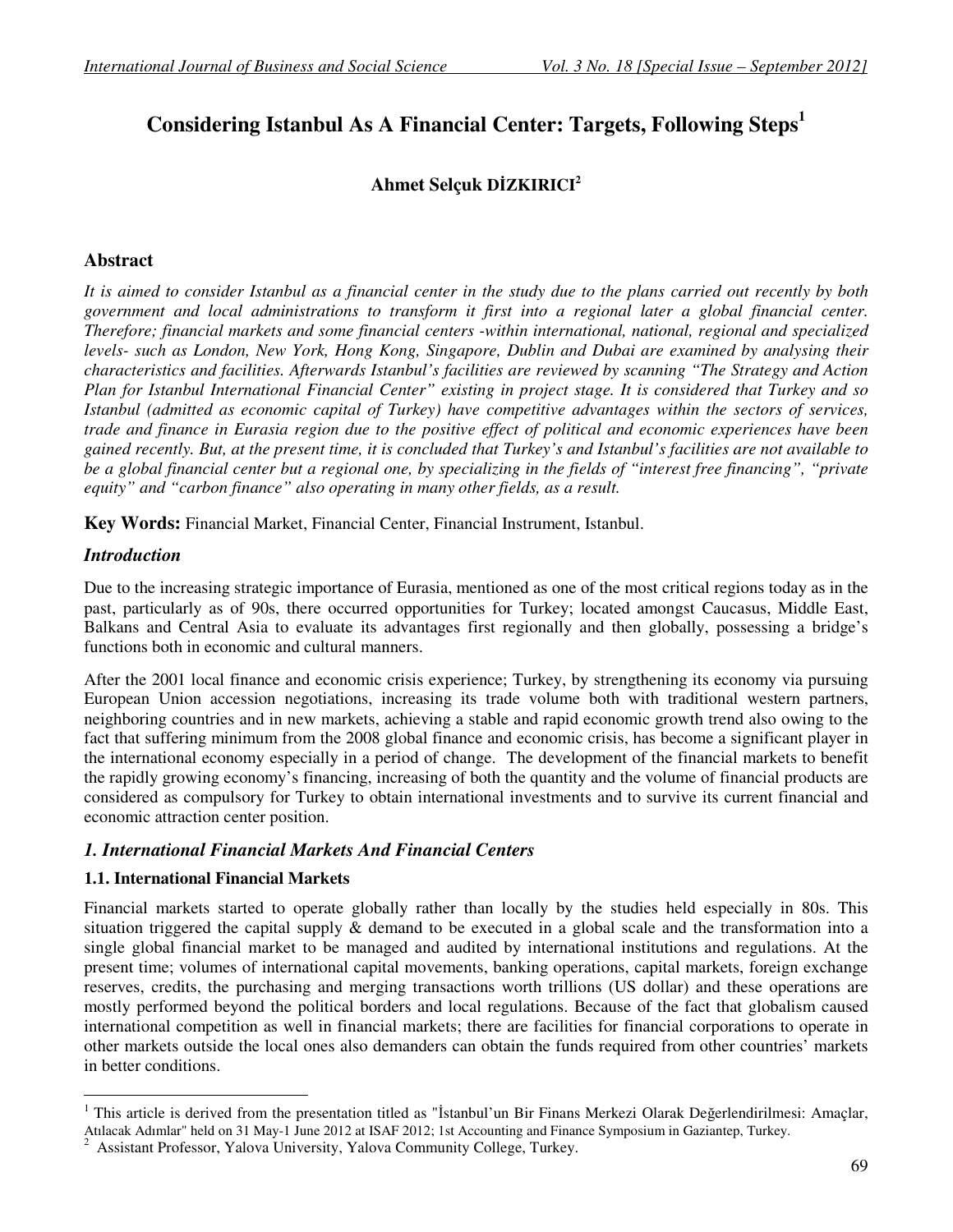Therefore; owing to the fact that there exists the need of implementation of the services not only in local financial markets but also in global ones, there must be efficient collaborations between financial corporations.The capital movements mentioned above are realised by the transactions such as banking credits toward developing countries, direct foreign capital investments and portfolio investments. Interbank deposit markets, cross-border issuance of securities and their trading in secondary markets are included in international banking. A major portion of the financial transactions in international markets are the cross-border fundings supplied in the currencies of foreign exchanges and that these are formed of mostly the securities issued in primary & secondary markets and banking credits also other placement facilities. (Uzunoğlu et al, 2000: 27-32)

Financial markets were established mainly in the US, Continental Europe and Far East states relevant to the Transatlantic relations via the institutions with global missions such as IMF and World Bank according to the Bretton-Woods process created after World War II. So; financial centers have become more noteworthy by the increasing of the financial markets' activities after the collapse of the Soviets Union at the end of the 20th century.

#### **1.2. Financial Centers**

Financial markets thrived via the corporations and institutions such as stock exchanges, banks and insurers by all means within the locations where industry and trading developed thus financial centers with various characteristics and facilities are occurred in e.g. London, New York, Tokyo, Frankfurt and Hong Kong.

Because of the transactions operated in global level; there emerged necessities like standardization of international payments, firm's accession to business environment, existence of applicable financial products, ability to do business from a center competitively free from local norms and a coordinated efficient management. To settle in the financial centers mentioned above; there must be the facilities to operate the global banking transactions free from political borders not only with less procedure and cost but also in better standards via more effective financial tools in convenient locations for corporations. Also the related centers can enable the firms to tax their profit over the states having less taxation ratios. At the same time; financial center must provide constant information flow by using technological advances besides there must be a developed legal infrastructure, a strong organization to allow effective and flexible management. Because these qualifications are required for firms and institutions to execute the functions such as corporate finance, banking transactions, management of risk, foreign exchange and cash also assets, liabilities, receivables and interest rates.(Giegerich, gtnews.com)

Furthermore; the stability of the state's economy, existence of skilled finance staff additionally the city's energy and transportation services of good quality have great importance. (Erdinç, Uzunoğlu and Boynueğri, 2011: 233) Another study done to express the criteria to make a financial center states them respectively; a rational legal basis, political sustainability and an active domestic market primarily, developed physical and social structure, comfortable living conditions and a proper geograpical location as secondary, similar to the ones mentioned above. (Barton, 2012)

Roslan and Polak (2009: 12) consider the criteria; monthly banking fees, banking transaction fees, price of incoming foreign payment, price of outgoing foreign payment, price of foreign urgent payment, withholding tax, corporate tax, important treasury centers, reporting requirements, currency environment and ratings in their mutual study about the location of financial centers. There are states aiming to generate financial centers and also cities to become a center so because financial centers are considered to facilitate international capital flows, economic growth, decreasing in unemployment, increasing of efficiency in finance sector, increase in seigniorage and protection of the environment. (Arıkan, 2007: 4-6)

Due to their varied characteristics, diversity and privileges; each of the financial centers must be studied in seperated categories like national, international, regional, specialized and offshore. These categories are related to many subjects from their histories to their current locations.

Although New York and London are the leading financial centers which are not comparable to others in terms of their volumes (Arıkan, 2007: 30); London is the unique hub possessing the international characteristic because of the fact that the volume of transactions operated beyond political borders is much more than the domestic one and foreign financial institutions constitute the majority in financial services.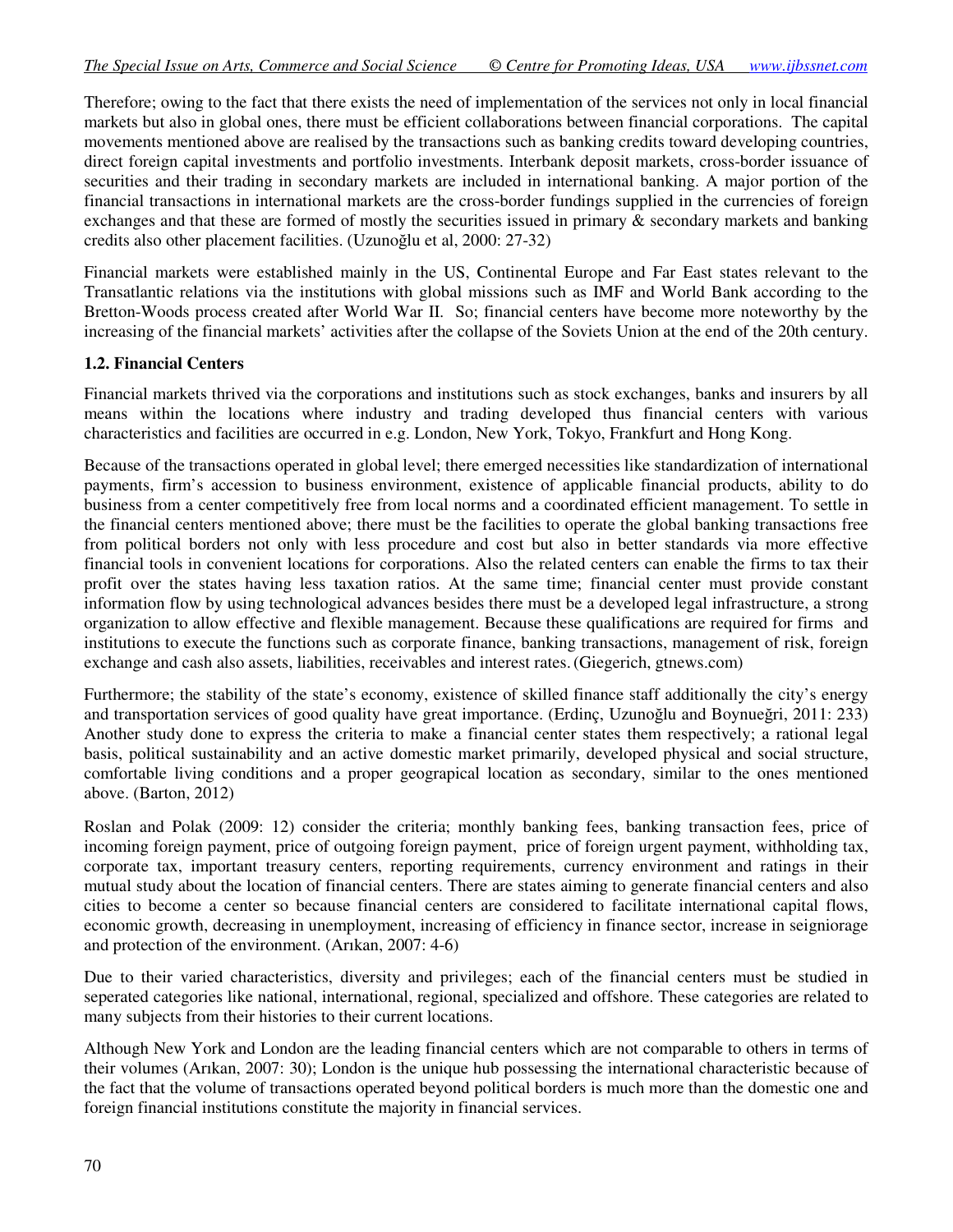New York is a national financial center applying restrictions to foreign corporations' participation in the market despite its huge cross-border services that's why portion of the international transactions' volume does not constitute the majority in contrast with London. (Uzunoğlu et al, 2000: 41-44) Some social scientists, unlike the explanations above, define New York as an international financial center like London. Moreover; they consider Shanghai as the strongest candidate to be the third international financial center. (Arıkan, 2007: 30) Herein; it must be stated that without regarding the characteristics national or international; solely London and New York are assumed as global financial centers due to their gigantic volumes.

Financial markets entitled as national financial centers like Tokyo, Frankfurt, Amsterdam and Milano are huge markets thanks to their large scale economies but most of their transactions operated have local characteristics. Besides; regional financial centers are the ones of which regulations are arranged considering economic requirements and funding demands of their region's states. Each of Hong Kong, Singapore and Dubai is assumed as regional financial centers which facilitate them having regional funds to evaluate in international markets and foreign financial corporations also international transactions within their domestic market, dominantly. Specialized financial centers like Dublin, Luxembourg, Zurich and Brussels are generally the locations geographically closer to other centers being as components and having advantages in providing proper financial services.

London, as the center of all financial markets, possesses the largest network of financial products and services also is in contact with other hubs to supply funding and other financial services. Therefore; London can do business in financial markets 24 hours everyday thanks to its geoghraphical location, time interval, political stability, efficient and worldwide institutions, flexible and innovative management additionally without recognizing priority to local corporations. London effects money & foreign exchange markets by running LIBOR and Royal Exchange. Additionally; London Stock Exchange, London Metal Exchange (LME), London Bullion Market Association (LBMA), Futures and Option Exchange (London fox), London International Financial Futures Exchange (LIFFE), International Petroleum Exchange, Baltic Exchange, Lloyd's International Insurance Market are just some of the major institutions established in London. Thus; London suits the following phrase; "International financial center is the location in which every institution from anywhere in the world operating by using financial products from everywhere in the world." (Uzunoğlu et al, 2000: 43-65) Trading of Greek state bonds, Turkish stocks, Japanese corporate bonds, Brazilian exchange traded funds (ETF) and transactions of exchange like Norwegian Krone/Australian Dollar can be done easily in London at the same time. Also hundreds of investment tools based on commodities such as electricity, natural gas, oil, gold, silver and platinum exist in London. (Arıkan, 2007: 19)

In accordance with the economic development in Far East; Hong Kong has emerged as a regional financial center and begun to supply financial services in Asia-Pacific for decades. Hong Kong economy focuses on utility sectors especially intended for rapidly developing economy of continental China. So today; by facilitating its opportunities such as taxing, physical infrastructure and qualified labour force Hong Kong is the station of financial flows, foreign capital investments and foreign entrepreneurs through China. Hong Kong, as being a center to manage the regional funds internationally which is amounted approximately \$100 billions, has regular markets and stock exchanges processing issuance of shares and debt instruments with interest rates also futures transactions. There are effective corporations of Hong Kong such as Hong Kong Stock Exchange, Futures Exchange, Monetary Authority (HKMA) and Hong Kong Interbank Money Market defining the interest rate (HIBOR) for interbank exchange transactions. Via 500 foreign banks, 120 international insurance corporations and 90 international funding managers; Hong Kong has become a head office organizing international syndicated loans through the states in the region. Especially American, European and Japanese firms, settled in Hong Kong for trading and investment through China and other states in the region mostly, have their projects funded directly by the foreign banks located in Hong Kong. (Uzunoğlu et al, 2000: 66-75)

Singapore is a regional financial center as well in Asia-Pacific besides Hong Kong. While Hong Kong is increasing the volume of financial services toward China, Singapore is supplying financial services to other developing states of the region as Malaysia, Thailand, Indonesia, Philippines and Vietnam, mostly. Singaporean economy has been existed as the manufacturing and trading center of the multinational industry and trade corporations rather than utility sectors' dominance like in Hong Kong.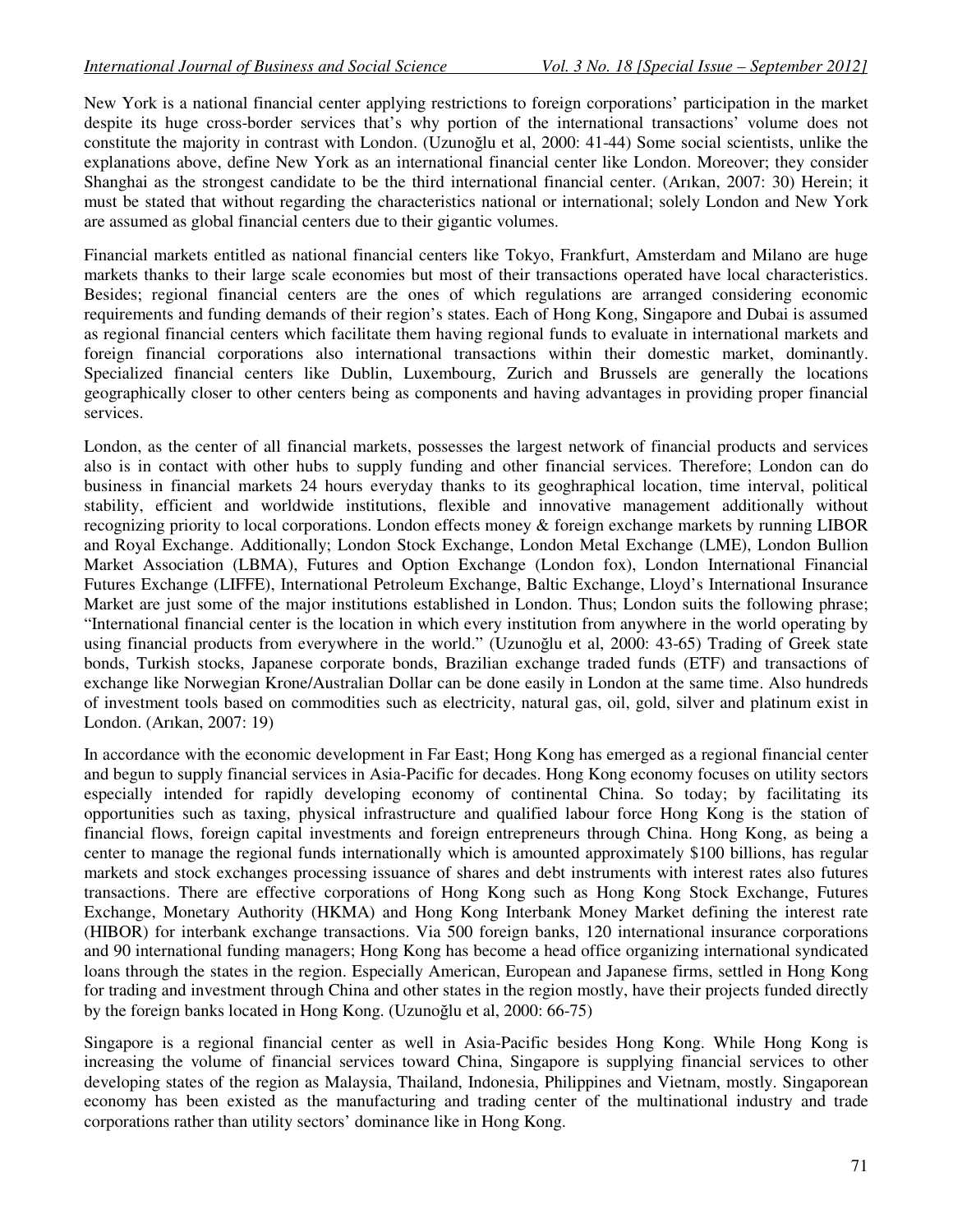Since it becomes more feasible to manufacture in developing states of the region due to the lower costs; management, marketing, R&D services are becoming more visible in Singapore anymore. Though lack of restriction in capital movement and foreign exchange transactions can cause development in exchange markets and enhancement of international banking credits; Singaporean markets are not unrestricted to foreigners as London and Hong Kong. (Uzunoğlu et al, 2000: 76-82) Nevertheless Singapore Financial Center, keeping in continuous interaction with financial hubs worldwide, is quite operative in banking, insurance, interbank money market, foreign exchange market and management of funding also futures market besides financing of investments and foreign trade within the states of the region.

There are 123 commerce banks, 47 investment banks, 160 insurance corporations, 3 stock exchanges including Singapore Exchange (SGX) and 251 firms authorized to operate in capital markets exist in Singapore Financial Center, a well organized financial system, administrated by The Monetary Authority of Singapore (MAS). SIBOR interest rate is defined to apply in the interbank transactions through the Asia-Pacific states' borrowing operations. (MAS, mas.gov.sg)

Dubai is another regional financial center, being one of the seven regions of United Arab Emirates (UAE). A free trade zone named as Dubai International Financial Center (DIFC) is founded in 2004 to operate in Banking, Capital Markets, Asset Management, Insurance and Reinsurance, Interest Free Financing and Operational Supporting. There are attracting facilities for corporations operating in DIFC such as no taxation on revenues, permission up to 100% foreign partnership, operational convenience in exchange transactions, capital movements and bureaucracy. The legislation of Dubai Financial Services Authority (DFSA; auditing the financial activities in financial center) is occurred by a meticulous study in English after examining and regarding the common aspects of the counterparts regulated for the accomplished hubs such as New York, London and Hong Kong. DIFX Stock Exchange; of which president is the former president of OMX Stock Exchanges Group, being the most important corporation in DIFC, began to operate in 2005 as an incorporated company. The firms listed on the stock exchanges of the region's other countries are invited to be listed in DIFX either, aiming to become the major funding station in the Middle East. Thanks to an active promotion and marketing strategy; many corporations from the financial centers like London, New York and Zurich are made to be listed also in DIFX but the quantity of the firms listed & securities besides their trading volume have not been esteemed as sufficient yet. (Arıkan, 2007: 25-28) Great expectations, 2008 global finance crisis and concerns about the region's political stability and security are regarded to be the main reasons for restricted success.

As well as the international, national and regional financial centers; there also exist hubs specialized in proper topics. The samples can be mentioned such as; Luxembourg in investment funds, Zurich in private banking, Brussels in law affairs and Dublin in operating transactions of finance sector as a back office. Additionally; India can be regarded as a back office country because of the lower costs and cheaper labour force. (Arıkan, 2007: 2- 24) Herein; Dublin must be adverted again because it became a financial center in 90s by following a planned process. Especially computing and management centers of many banks exist there because Dublin supplies services over the financial markets of London by focusing on some facilitations like taxing  $\&$  investment advantages, lower costs (comparing to London), geographical proximity, developed physical infrastructure, qualified labour force and sectors as well as IT without being an international or regional financial center. Dublin financial center is occurred to complement London by supplying large scale advantages for financial corporations operating their financial transactions in London so that many corporations located in Dublin can operate their transactions worldwide. (Uzunoğlu et al, 2000: 88-90)

### *2. Turkish Economy In The Region*

Turkey is regarded to be a more noteworthy country to consider within the events being regional or global as well due to its increasing economic and cultural effect from Bosnia & Herzegovina to Kyrgyzstan also from Russia to Arabian peninsula and Northern Africa. Turkey has Europe's 6th and the world's 16th biggest economy according to 2011 GDP based on Purchasing Power Parity amounting approximately \$1 trillion (Turkish Treasury, hazine.gov.tr) with rapid economic growth rates which are assumed as sustainable for a long time in spite of the risks such as current account deficit, concerns about economy's fragility and Turkey's location being close to the unstable Middle East region. Growth rate of Turkish economy in 2011 is the second biggest, following China, by 8.2% and it is targeted to reach a GDP size amounting \$2 trillions up to 2025 through the government's plan.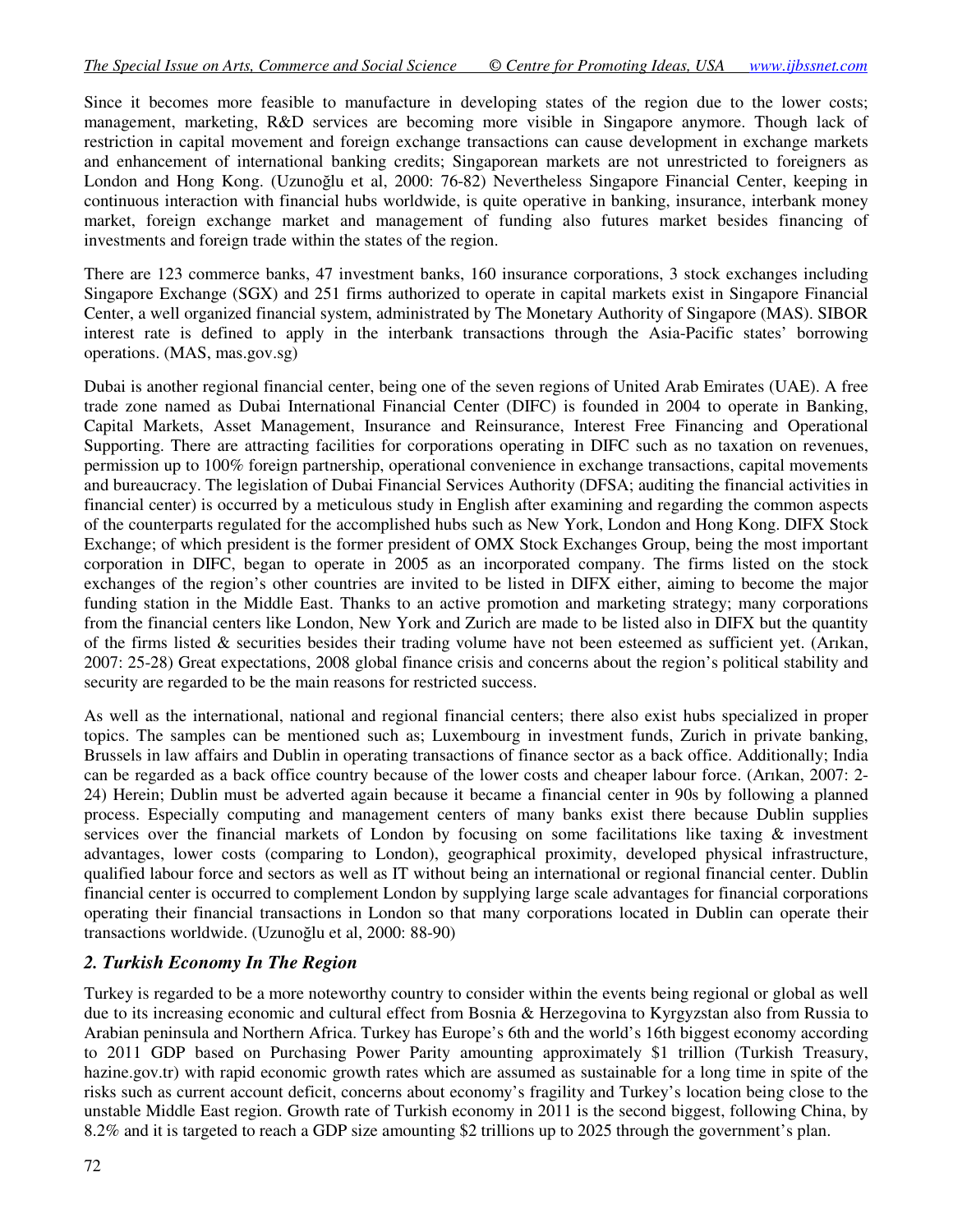Besides; Turkish economy is supposed to have competitive advantages in the region especially in the period after 2008 global finance crisis in the sectors such as banking, industry, agriculture, tourism, transportation, communication, health, education and financial services via the young, well educated and qualified labour force. According to 2008 data the total assets of banking sector, insurance companies and investment trusts are 88.5%, 3.2% and 2.9% of GDP respectively which are concluded as quite low comparing to developed countries. The financial assets (consisted of bank assets, shares, public and private borrowing tools) are only 150% of GDP in Turkey that the mentioned ratio is calculated as 246% in developing countries and 421% worldwide. (Official Gazette, resmigazete.gov.tr) Herein; it is obvious that Turkish capital markets and debt market have great potential to develop.

Therefore it is deemed to focus on utilities sector in Turkey particularly the financing by virtue of the opportunities mentioned above. Then Turkish economy needs more efficient and effective financing corporations such as insurance and pension companies, mutual funds and investment trusts, banks, factoring and leasing companies, securities brokerages, precious metals brokers, consumer finance companies also real estate investment trusts also financial products for this purpose. Consequently; a financial center including sub-sectors, having capacity to produce high value added goods and services, gathering the national sources and distributing them effectively besides integrated into global markets can be the motive of developing Turkish economy, soon.

### *3. Istanbul Financial Center*

There is a strong relationship between rapid growth of Turkish economy and financial markets in Istanbul assumed as the economic capital of Turkey. Therefore; as long as the economic growth exists, it can not be neglected for Istanbul to finance the development. Istanbul was regarded as a financial center in the region during the imperial era by its social, demographic and economic structure, financial instruments and bankers. Today the city has not got the same conditions but there are still opportunities to realize its facilities.

#### **3.1. Is It Possible For Istanbul To Be A Financial Center?**

Facilities such as geographical location, physical infrastructure and flight network provide Istanbul to be perceived as a "bridge" in Eurasia at the current time. It is possible to arrive nearly all of the capitals and important destinations in Europe, Central Asia, Middle East and Northern Africa by a single flight from Istanbul. There are offices of international and private corporations located in Istanbul operating through the territories of Southeastern Europe, Central Asia, Caucasus, Middle East and Northern Africa. The United Nations Population Fund (UNFPA), International Finance Corporation (IFC World Bank Group), European Bank for Reconstruction and Development (EBRD) also Coca Cola Company operate in Istanbul through their missions including the states in the region. (un.org.tr, ifc.org, ebrd.com)

In the current economic situation; simply direct foreign investment through Turkey is amounted \$15,7 billions according to 2011 data. (Turkish Treasury, hazine.gov.tr) Thus; foreign investments in 2011, including additionally the portfolio investments and others, hit several tens of billions. It can be expressed without any hesitation that major part of the amount mentioned is participated in Istanbul. It is predicted that the share of developing countries from global capital flows would increase while the emerging economies achieve sustainable growth. So that many countries and cities plan to have greater shares and they compete with each other by proposing various facilities to become an attractive financial center.

In this context; a substantial matter related to financial centers to be considered is interest free financing due to its rapid growth rates (Jiun and Yining, 2008) that is mentioned as "Islamic finance" generally. Especially after the 2008 global finance crisis; popularity and volume of interest free financing have increased constantly because international corporations such as HSBC, City Bank, Morgan Stanley, Goldman Sachs, ABN Amro, Bank of America, Societé Generale are enhancing interest free financing transactions for several years. It is reckoned that number of interest free banks is 300, volume of interest free banking is \$550 billions and volume of total interest free funds is \$700 billions worldwide by the end of 2008. Additionally the annual average compound growth rate of the sector of the last five years was 23%. The Arabian Gulf states, geographically located close to Istanbul and continuously improving economic ties with Turkey, are possessing 66% of the assets in interest free financing sector. Despite the rapid growth rates and cultural familiarity; the share of the interest free financing in Turkish financial markets is 3% currently.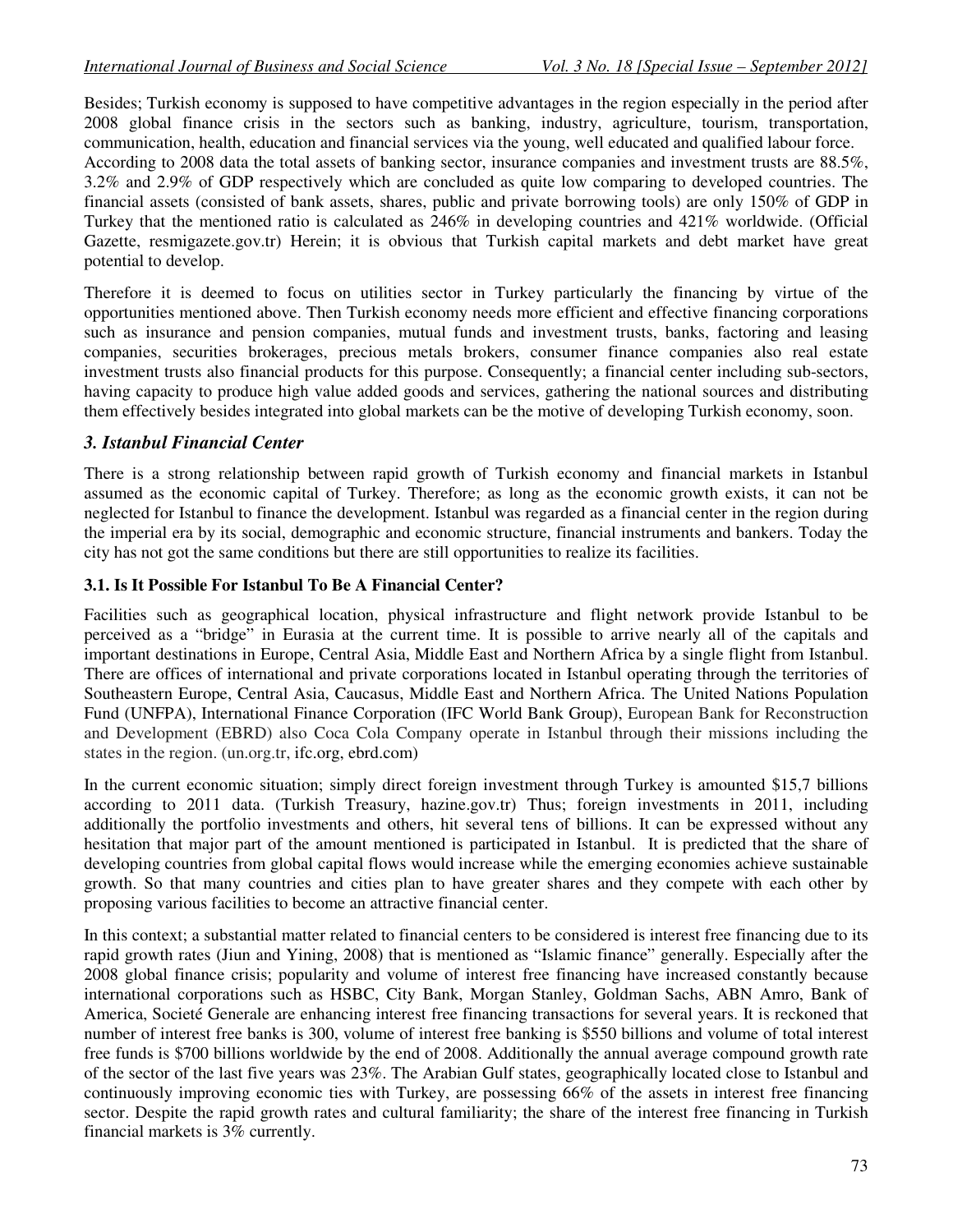So that; interest free financing sector is concluded to have great potential to develop in Turkey, that is to say Istanbul, in consequence of the issues mentioned above. (Ece, 2011: 5)

Istanbul is concluded to be a proper regional center according to international institutions and global corporations owing to the current economic conditions and opportunities adverted. To this end; the government and local administrations are studying on a strategic plan to turn Istanbul into firstly a regional and then an international financial center.

#### **3.2. What Kind Of Financial Center Must Istanbul Be?**

London and New York, as the leading financial centers in the world, can not be compared to the others because of the quantity of their financial products and their enormous volumes of the transactions operated. Thanks to the US economy amounted about \$14 trillions; New York has a gigantic financial market but due to the majority of local transactions New York can be defined as a "national" financial center. But London is an "international" financial center contrary to New York's characteristic so that the financial institutions of Turkey have their transactions operated in London mostly comparing to New York due to geographical proximity. Also they generally use the standards being London originated like Istanbul Gold Exchange using the regulations of London Metal Exchange. London is the biggest fund management center in the world by retaining investment funds amounting \$5,5 trillions. 56% of all stock transactions worldwide, 36% of derivatives operated in under-counter markets and 70% of the eurobonds are traded in London which is also assumed as the center of forfaiting. Number of employees at all levels in the finance corporations located in London is estimated likely 600,000. Besides; the volume of the financial transactions operated in Frankfurt defining as the financial center of European Union is one tenth of its counterpart in London. (Uslu, 2006)

Considering the conditions mentioned above, arising of any other international financial center is assumed unreasonable in the near future while London and New York exist. But it may be possible for Istanbul to become a financial center in the region because the city is fairly well in transportation, health and education services also qualified human resources. So that Istanbul can be an economic attraction center in Eurasia especially after the period called as Arab Spring via its location and position being the capital of Turkey's sustainable and rapid growing economy. Additionally its "European Capital of Culture" characteristic in 2010 is also supposed to contribute to the process for Istanbul turning into a regional financial center. Since it is in a close coordination with an international financial center and have facilities to become an attraction center in Eurasia, Istanbul can specialize also on some specific topics like the other hubs such as Dublin, Luxembourg, Brussels and Zurich. As a regional financial center like Singapore and Dubai; Istanbul financial center should focus on financing of investment projects and foreign trade also implementing the interest free financing transactions to fill in the gap in the region of Eurasia.

Besides; Istanbul may become a "private equity" center via arranging some special regulations and taxing advantages also by actualizing a couple of promotion and marketing activities. (Arıkan, 2007: 38) Because providing the establishment of financial partnership funds in Istanbul can facilitate to steer the investments within the region.

Another topic for Istanbul to specialize on is assumed as "carbon finance" due to the fact that Turkey has facilities to benefit from carbon contracts to finance the green energy investments in the region since signing the Kyoto Agreement. Carbon derivatives are assumed to be common in Eurasia especially in Southeastern European states in the near future owing to their membership talks with EU. So that; specializing on the carbon derivatives, securities and contracts allow the financial center planned to establish in Istanbul to mediate the developing carbon trade.

Therefore; facilities such as being a regional financial center also specializing on proper topics as "interest free financing", "private equity" and "carbon finance" can be emphasized for Istanbul in the planning stage.

### **3.3. What Are The Following Steps To Establish Istanbul Financial Center?**

Confidence of investor is the major element for every kind of financial center also there must be strong economy, reliable and fast justice system, qualified transportation, communication, health and education services for attracting finance corporations.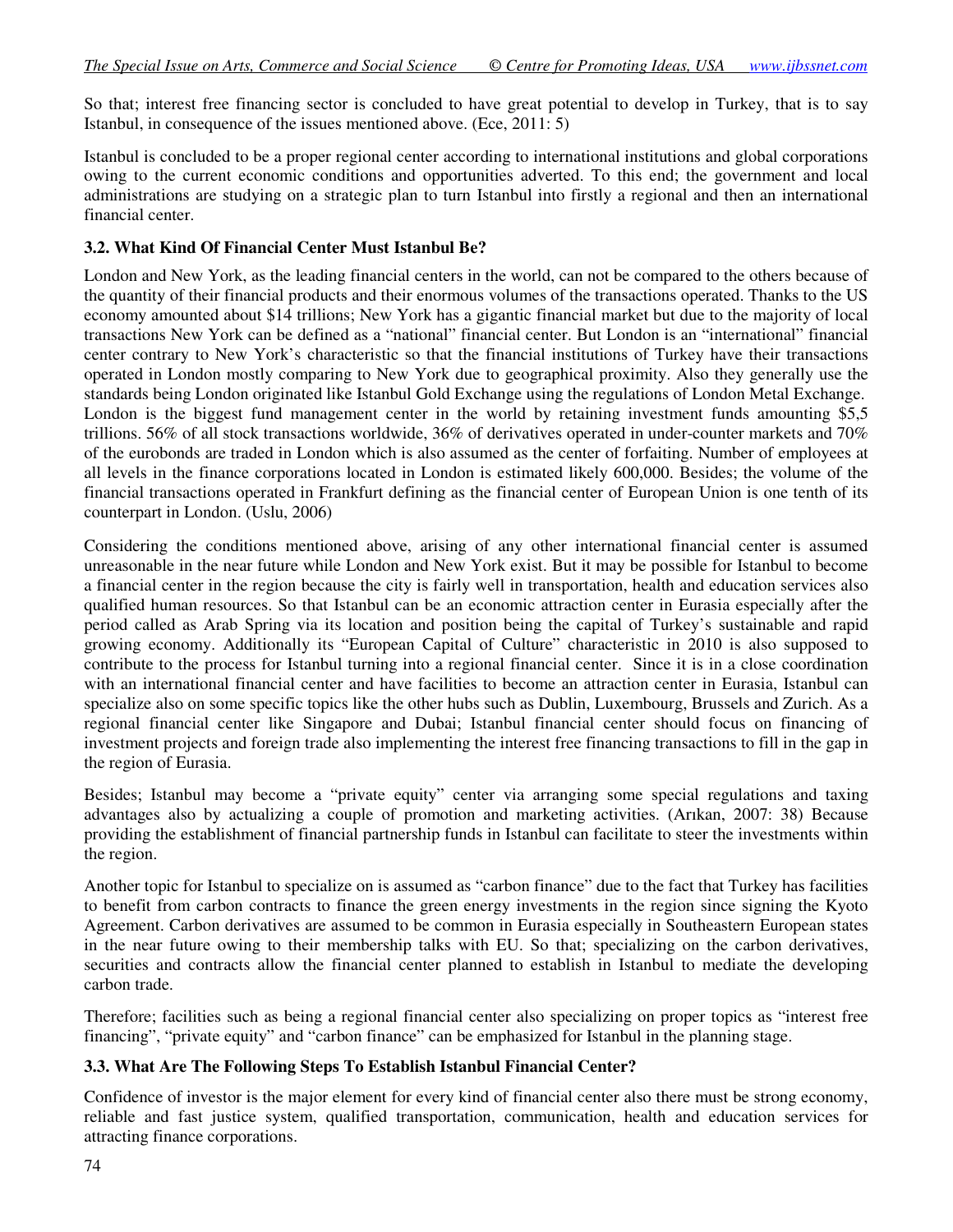A reliable and fast justice system which is compatible with international norms is assumed likely to be the most urgent need to invest in Istanbul for the global finance corporations. Besides; a more liberal, flexible new constitution for a stronger legal infrastructure also pluralistic, human oriented, multilingual and multicultural social environment additionally a simple, attractive, effective taxing system and transparent economic environment to meet the needs of multinational corporations are the other necessities to be provided both for Turkish economy and Istanbul Financial Center.

First of all; structural changes mentioned above must be made to turn Istanbul into an attraction center in the region for international capital in the period of post global finance crisis. Afterwards; secondary legislation of Income tax and Laws of the tax procedure should be arranged to become simple, clear, predictable, sustainable and applicable. Thus; matters such as tax payer rights, resolution of disputes, valuation methods and deterrence of tax penalties can be managed similar to modern taxing systems.

Later; the following conditions must be provided to have the financial transactions operated in Turkey: (DPT, 2009: 9-12)

- $\triangleright$  Tax rates should be lowered.
- $\triangleright$  Banking and insurance transactions tax (BITT) should be removed.
- $\triangleright$  Financial transactions should be excluded from value added tax (VAT).
- $\triangleright$  The tax burden on intermediation costs should be reduced gradually.
- The share of indirect taxes in taxing revenues should be lowered in order to provide confidence of investors.

At this point there is necessity to define the current situation to make suggestions for capital markets in Istanbul on the way to become an attraction center for global capital. Though Turkish economy is the world's 16th biggest; Istanbul Stock Exchange (ISE), being the most valuable and popular one in Turkey, is the 25th in the ranking list of world stock exchanges with \$239 billions market value according to a study issued in June 2010 (Törüner, sermayepiyasasi.org) meaning briefly that Istanbul deserves better. Herein; Federation of Euro-Asian Stock Exchanges, being presided by ISE and having 33 members from Balkans, Middle East, Caucasus and Central Asia including Mongolia (FEAS, feas.org), is to be mentioned as a very important facility for Istanbul Stock Exchange. Because ISE has opportunity to supply consulting services such as management and auditing also software products through other stock exchanges and then to increase its impact within FEAS and to take on the leadership in Eurasia region. But the current structure of ISE is not supposed to be sufficient to realize those hence Istanbul Stock Exchange is believed to be privatized as soon as possible to get administrative and financial autonomy. So that integration with other exchanges such as Istanbul Gold Exchange, Istanbul Metals Exchange and Istanbul Precious Metals Exchange (in planning stage) insomuch that Turkish Derivatives Exchange (being in Izmir) would be possible to strengthen its existing economic position. Additionally; integration of ISE with a European exchange like London Stock Exchange or Deutsche Börse is considered to attract foreign investors better.

After all Istanbul Financial Center that is planned to be established; by having a regional character to be effective in Eurasia as it is suggested in the study also specializing on simply some specific topics like "interest free financing", "private equity" and "carbon finance" can cause Turkey's economic potential to be wasted. The best attempt should be transforming Istanbul into the center of relevant three topics in Eurasia as a regional financial center but also operating in many other fields.

Therefore; Istanbul Financial Center is supposed to operate in all the sub-sectors expressed below: (Arıkan, 2007: 38-39 and Official Gazette, resmigazete.gov.tr)

- $\triangleright$  Banking (investment, corporate and private)
- $\triangleright$  Capital Markets (shares, debt securities, derivatives, commodities)
- $\triangleright$  Insurance and Reinsurance
- $\triangleright$  Other Financial Institutions (factoring, forfaiting, leasing, consumer finance)
- $\triangleright$  Alternative Financial Products (hedge funds, private equity)
- $\triangleright$  Interest Free Financing Products
- $\triangleright$  Carbon Finance

Aiming to operate in those sub-sectors; the priorities for Istanbul Financial Center through the strategy (DPT, 2009) are shown below: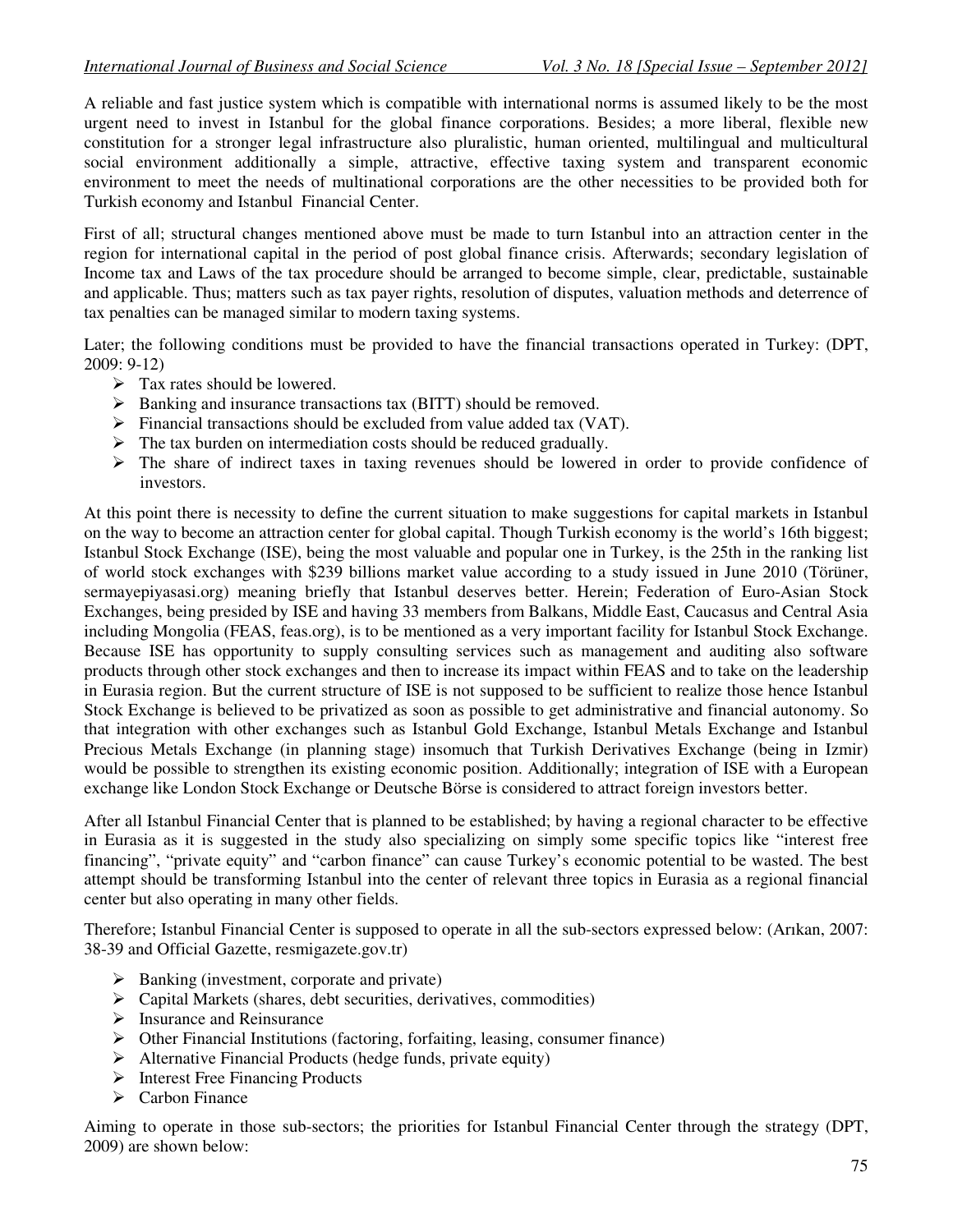- $\triangleright$  The use of English to inform foreign investors
- $\triangleright$  Trading of foreign securities in domestic markets
- $\triangleright$  Developing the trade of financing bonds and derivatives
- $\triangleright$  Developing factoring and leasing services
- $\triangleright$  Constituting mechanisms for securities to borrow
- $\triangleright$  The securitization of housing finance
- The development of collective investment vehicles (real estate mutual funds, real estate investment trust, venture capital)
- $\triangleright$  Constituting a market to trade diamonds and precious stones
- $\triangleright$  Constituting a carbon market (trading of carbon derivatives)
- Regulating the financial system to include interest free products (capital market tools intended to Gulf region)
- $\triangleright$  Developing specialized product exchanges and licensed warehousing
- Integrating of financial markets with commodity markets (development of spot and futures markets based on energy and commodity derivatives)

#### **3.4. Where Must Istanbul Financial Center Be Established?**

Though Ataşehir is considered as the most convenient district for Istanbul Financial Center recently; the location is not certain at the present time due to legal obstacles. Besides; choosing a single point or zone like in Dubai is not reasonable considering the probable economic disequilibrium also owing to the fact that public and private institutions have been existed generally in Maslak, Levent and Istinye districts already. Hence; regarding all Istanbul as a financial center, by reconstruction compatible with the overall architectural and urban social structure without enclosing the city's historical and cultural properties, may be the best choice. So that; public institutions (moving from Ankara to Istanbul) such as general directorates of public banks, Capital Markets Board and Central Bank of Turkey are assumed to locate in Ataşehir soon and the existing ones may remain in their current locations.

### *Conclusion*

A financial center is the total of financial markets emerged in the locations in which economic activities are occurred. So that other businesses settle in the financial centers as well to demand financial services. Each of physical, legal, social and cultural substances are needed for a financial center to exist and survive.

Istanbul was regarded as a financial center in the region during the imperial era and today there are still opportunities to realize its facilities. Turkish economy is Europe's 6th and the world's 16th biggest economy according to 2011 GDP based on Purchasing Power Parity additionally it is considered to have a quite rapid and sustainable growth rate via increasing foreign investments in recent years especially in a period after the global finance crisis. So that Istanbul, as the capital of Turkish economy, has still the opportunity to become an attraction center in the region. Advantages of Istanbul as its strategic location in Eurasia, the finance corporations both in national and international characteristics, facilities of health, education, energy services and qualified human resources also the enormous potential of Istanbul Stock Exchange in the region via FEAS make researchers to be interested in the plan of Istanbul to become a financial center.

Owing to the existence of global financial centers (London and New York) additionally some meritorious national, regional and specialized centers such as Frankfurt, Tokyo, Amsterdam, Singapore, Hong Kong, Dublin, Zurich, Brussels; Istanbul, being a candidate hub in the planning stage, has many things to overcome. As mentioned above; transforming Istanbul into the center of "interest free financing", "private equity" and "carbon finance" in Eurasia as a regional financial center but also operating in many other fields constitute the hypothesis of the study. Therefore; the contributions of both government and related instutions aiming sustainable and stable economic growth, flexible taxing system and financial policy, a more human oriented legal basis, multinational, multilingual and multicultural society, qualified human resources having knowledge of finance and communication skills in foreign languages are quite important. Besides; integration of stock exchanges, coming together of all financial institutions in Istanbul, a simple secondary legislation for taxing and low rate taxes, regulating the legal system to include interest free financing, constituting a carbon market, development of capital markets to become more competitive are needed specifically to realize the hypothesis.